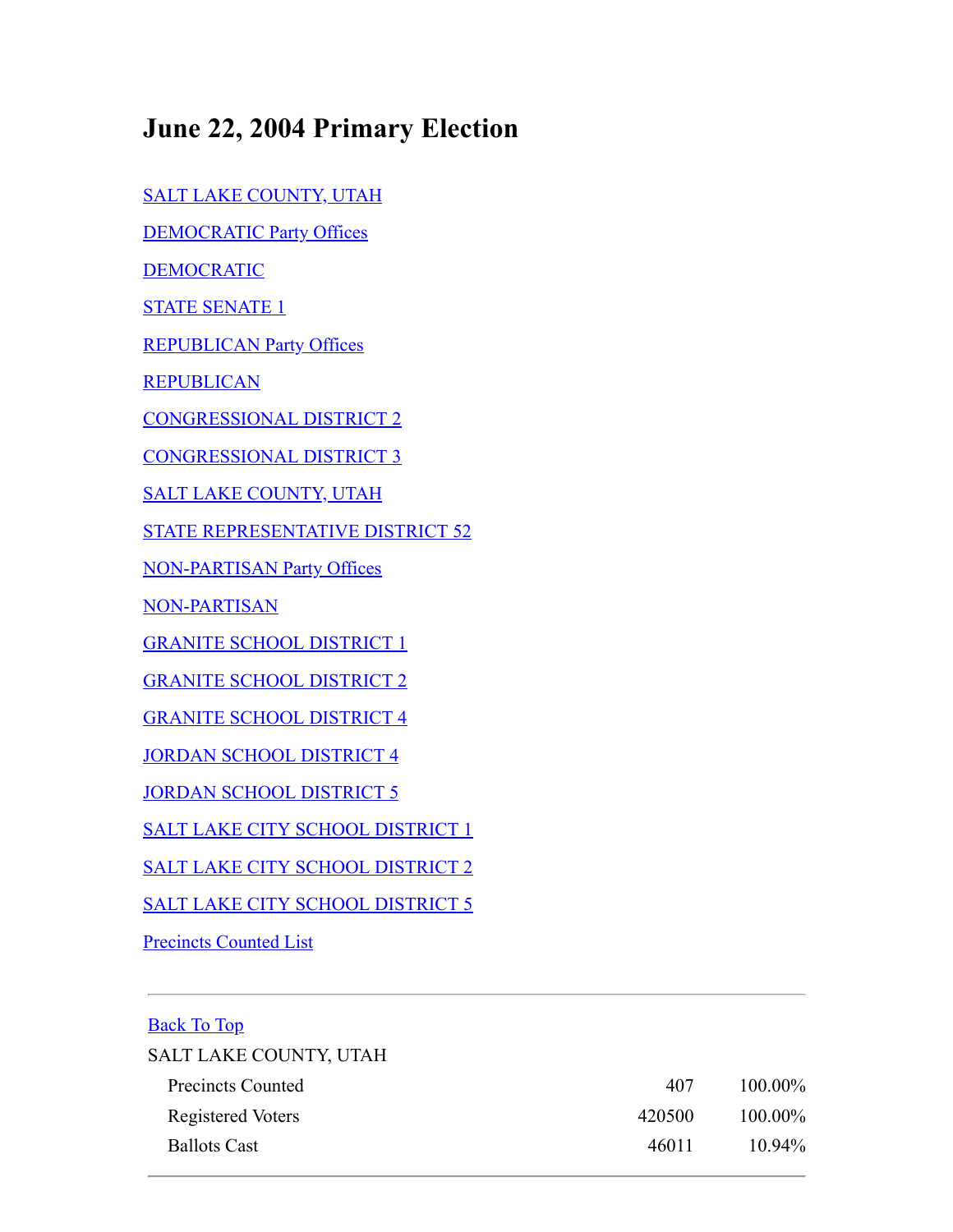## <span id="page-1-0"></span>Back To Top

## DEMOCRATIC Party Offices

<span id="page-1-1"></span>

| васк г | $\Omega$ to: |  |
|--------|--------------|--|
|        |              |  |

<span id="page-1-5"></span><span id="page-1-4"></span><span id="page-1-3"></span><span id="page-1-2"></span>

| <b>DEMOCRATIC</b>                               |               |                             |
|-------------------------------------------------|---------------|-----------------------------|
| <b>Precincts Counted</b>                        | 407<br>420500 | 100.00%<br>100.00%<br>0.16% |
| <b>Registered Voters</b><br><b>Ballots Cast</b> |               |                             |
|                                                 | 662           |                             |
| <b>Back To Top</b>                              |               |                             |
| <b>STATE SENATE 1</b>                           |               |                             |
| <b>Precincts Counted</b>                        | 27            | 100.00%                     |
| <b>Registered Voters</b>                        | 23831         | 100.00%                     |
| <b>Ballots Cast</b>                             | 660           | 2.77%                       |
| <b>State Senate District 1</b>                  |               |                             |
| FRED J. FIFE III                                | 345           | 54.94%                      |
| <b>PASA TUKUAFU</b>                             | 283           | 45.06%                      |
| <b>Back To Top</b>                              |               |                             |
| REPUBLICAN Party Offices                        |               |                             |
| <b>Back To Top</b>                              |               |                             |
| <b>REPUBLICAN</b>                               |               |                             |
| <b>Precincts Counted</b>                        | 407           | 100.00%                     |
| <b>Registered Voters</b>                        | 420500        | 100.00%                     |
| <b>Ballots Cast</b>                             | 43770         | 10.41%                      |
| <b>Back To Top</b>                              |               |                             |
| CONGRESSIONAL DISTRICT 2                        |               |                             |
| <b>Precincts Counted</b>                        | 226           | 100.00%                     |
| <b>Registered Voters</b>                        | 231216        | 100.00%                     |
| <b>Ballots Cast</b>                             | 25857         | 11.18%                      |
| US Representative District 2                    |               |                             |
| <b>TIM BRIDGEWATER</b>                          | 11439         | 46.04%                      |
| <b>JOHN SWALLOW</b>                             | 13405         | 53.96%                      |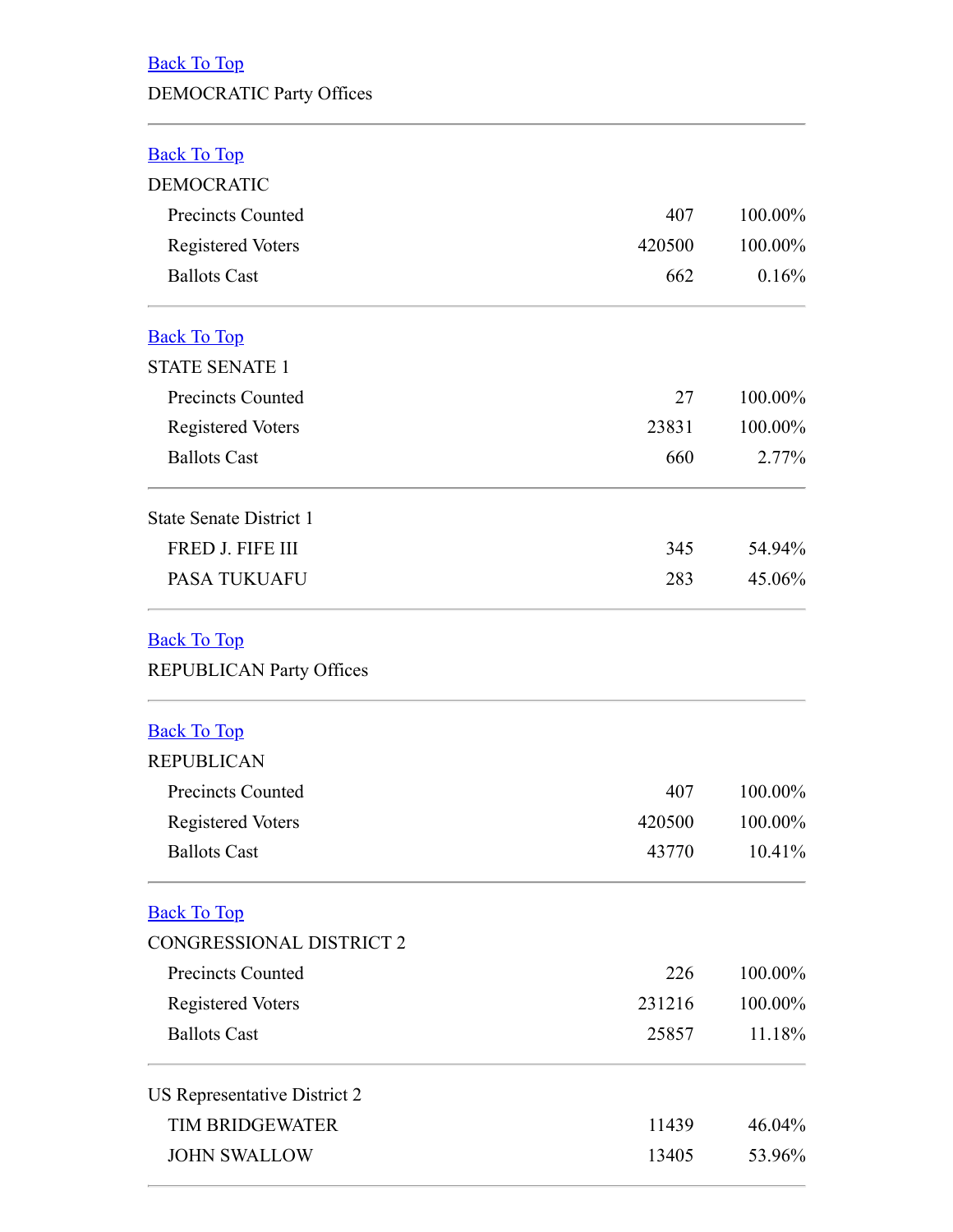<span id="page-2-1"></span><span id="page-2-0"></span>

| <b>Back To Top</b>                      |        |         |
|-----------------------------------------|--------|---------|
| <b>CONGRESSIONAL DISTRICT 3</b>         |        |         |
| <b>Precincts Counted</b>                | 136    | 100.00% |
| <b>Registered Voters</b>                | 155562 | 100.00% |
| <b>Ballots Cast</b>                     | 15650  | 10.06%  |
| US Representative District 3            |        |         |
| <b>CHRIS CANNON</b>                     | 9056   | 59.33%  |
| <b>MATT THROCKMORTON</b>                | 6207   | 40.67%  |
| <b>Back To Top</b>                      |        |         |
| SALT LAKE COUNTY, UTAH                  |        |         |
| <b>Precincts Counted</b>                | 407    | 100.00% |
| <b>Registered Voters</b>                | 420500 | 100.00% |
| <b>Ballots Cast</b>                     | 43770  | 10.41%  |
| Governor and Lt Governor                |        |         |
| JON M. HUNTSMAN, JR.                    | 29872  | 69.40%  |
| & GARY R. HERBERT                       |        |         |
| <b>NOLAN E. KARRAS</b>                  | 13174  | 30.60%  |
| & ENID GREENE                           |        |         |
| <b>Back To Top</b>                      |        |         |
| <b>STATE REPRESENTATIVE DISTRICT 52</b> |        |         |
| <b>Precincts Counted</b>                | 12     | 100.00% |
| <b>Registered Voters</b>                | 16241  | 100.00% |
| <b>Ballots Cast</b>                     | 2127   | 13.10%  |
| <b>State Representative District 52</b> |        |         |
| <b>DAVE HOGUE</b>                       | 1174   | 56.99%  |
| <b>GEORGE HOLLING</b>                   | 886    | 43.01%  |
| <b>Back To Top</b>                      |        |         |
| <b>NON-PARTISAN Party Offices</b>       |        |         |

<span id="page-2-4"></span><span id="page-2-3"></span><span id="page-2-2"></span>Back To Top NON-PARTISAN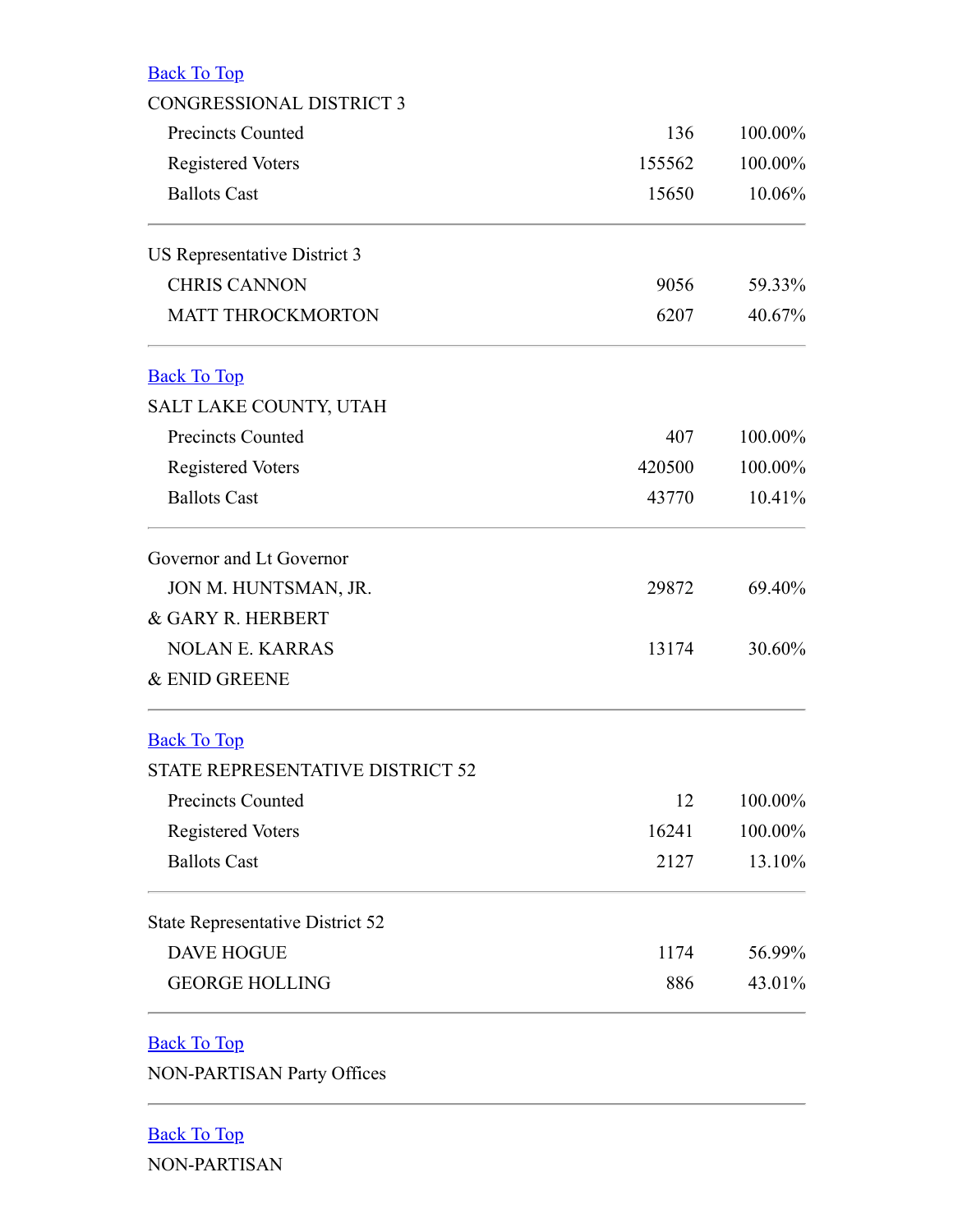<span id="page-3-1"></span><span id="page-3-0"></span>

| <b>Precincts Counted</b><br><b>Registered Voters</b> | 407<br>420500 | 100.00%<br>100.00%<br>10.94% |
|------------------------------------------------------|---------------|------------------------------|
|                                                      |               |                              |
| <b>Back To Top</b>                                   |               |                              |
| <b>GRANITE SCHOOL DISTRICT 1</b>                     |               |                              |
| <b>Precincts Counted</b>                             | 36            | 100.00%                      |
| <b>Registered Voters</b>                             | 32581         | 100.00%                      |
| <b>Ballots Cast</b>                                  | 5073          | 15.57%                       |
| Granite School District 1                            |               |                              |
| <b>LYNN DAVIDSON</b>                                 | 1537          | 40.36%                       |
| <b>ROD VOGEL</b>                                     | 538           | 14.13%                       |
| <b>CAROLE E. CANNON</b>                              | 1733          | 45.51%                       |
| <b>Back To Top</b>                                   |               |                              |
| <b>GRANITE SCHOOL DISTRICT 2</b>                     |               |                              |
| <b>Precincts Counted</b>                             | 30            | 100.00%                      |
| <b>Registered Voters</b>                             | 25774         | 100.00%                      |
| <b>Ballots Cast</b>                                  | 3019          | 11.71%                       |
| Granite School District 2                            |               |                              |
| <b>CONNIE L. ANDERSON</b>                            | 701           | 31.05%                       |
| PATRICIA (PATTY) G. SANDSTROM                        | 814           | 36.05%                       |
| PATRICK TREGEAGLE                                    | 743           | 32.91%                       |
| <b>Back To Top</b>                                   |               |                              |
| <b>GRANITE SCHOOL DISTRICT 4</b>                     |               |                              |
| <b>Precincts Counted</b>                             | 21            | 100.00%                      |
| <b>Registered Voters</b>                             | 22361         | 100.00%                      |
| <b>Ballots Cast</b>                                  | 2263          | 10.12%                       |
| Granite School District 4                            |               |                              |
| MICHAEL SMITH                                        | 500           | 29.12%                       |
| <b>SCOTT K. FAUSETT</b>                              | 324           | 18.87%                       |
| <b>SARAH R. MEIER</b>                                | 893           | 52.01%                       |

<span id="page-3-3"></span><span id="page-3-2"></span>Back To Top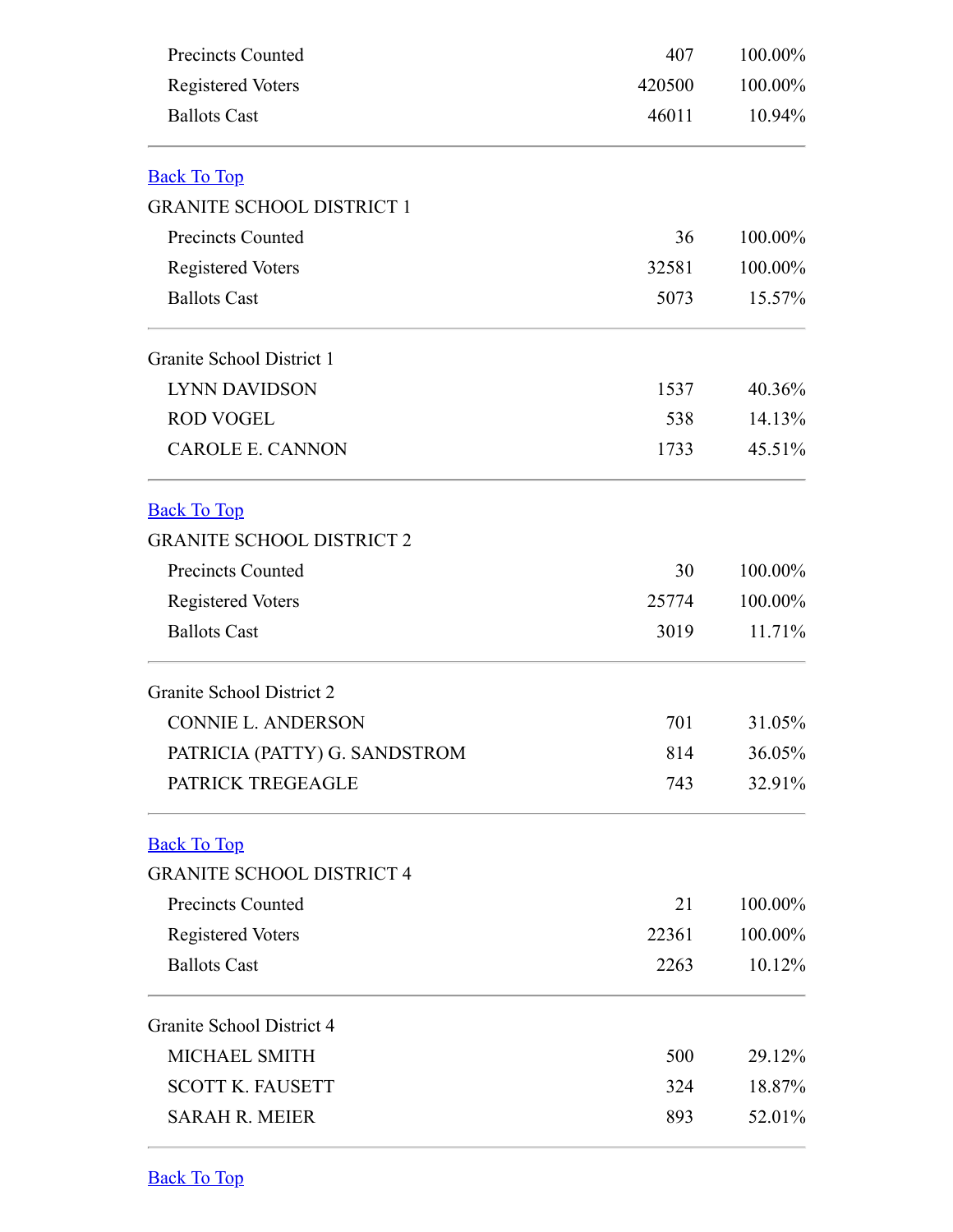<span id="page-4-2"></span><span id="page-4-1"></span><span id="page-4-0"></span>

| <b>JORDAN SCHOOL DISTRICT 4</b>                 |               |                   |
|-------------------------------------------------|---------------|-------------------|
| <b>Precincts Counted</b>                        | 17            | 100.00%           |
| <b>Registered Voters</b><br><b>Ballots Cast</b> | 24954<br>3575 | 100.00%<br>14.33% |
|                                                 |               |                   |
| <b>SHERRIL H. TAYLOR</b>                        | 707           | 30.37%            |
| <b>GREG LLOYD</b>                               | 908           | 39.00%            |
| <b>BRIGHAM S. LATIMER</b>                       | 473           | 20.32%            |
| <b>ERNEST "ERNIE" NIELSEN</b>                   | 240           | 10.31%            |
| <b>Back To Top</b>                              |               |                   |
| <b>JORDAN SCHOOL DISTRICT 5</b>                 |               |                   |
| <b>Precincts Counted</b>                        | 19            | 100.00%           |
| <b>Registered Voters</b>                        | 21358         | 100.00%           |
| <b>Ballots Cast</b>                             | 3260          | 15.26%            |
| Jordan School District 5                        |               |                   |
| <b>DREW CHAMBERLAIN</b>                         | 359           | 15.75%            |
| <b>J. DALE CHRISTENSEN</b>                      | 1363          | 59.81%            |
| DARRELL J. ROBINSON                             | 557           | 24.44%            |
| <b>Back To Top</b>                              |               |                   |
| SALT LAKE CITY SCHOOL DISTRICT 1                |               |                   |
| <b>Precincts Counted</b>                        | 12            | 100.00%           |
| <b>Registered Voters</b>                        | 10256         | 100.00%           |
| <b>Ballots Cast</b>                             | 1132          | 11.04%            |
| Salt Lake City School District 1                |               |                   |
| <b>CLIFFORD W. HIGBEE</b>                       | 409           | 48.92%            |
| <b>TODD A. CUMMINGS</b>                         | 319           | 38.16%            |
| <b>KELLI P. DICKERSON</b>                       | 108           | 12.92%            |
| <b>Back To Top</b>                              |               |                   |
| <b>SALT LAKE CITY SCHOOL DISTRICT 2</b>         |               |                   |
| <b>Precincts Counted</b>                        | 9             | 100.00%           |
| <b>Registered Voters</b>                        | 6984          | 100.00%           |
|                                                 |               |                   |